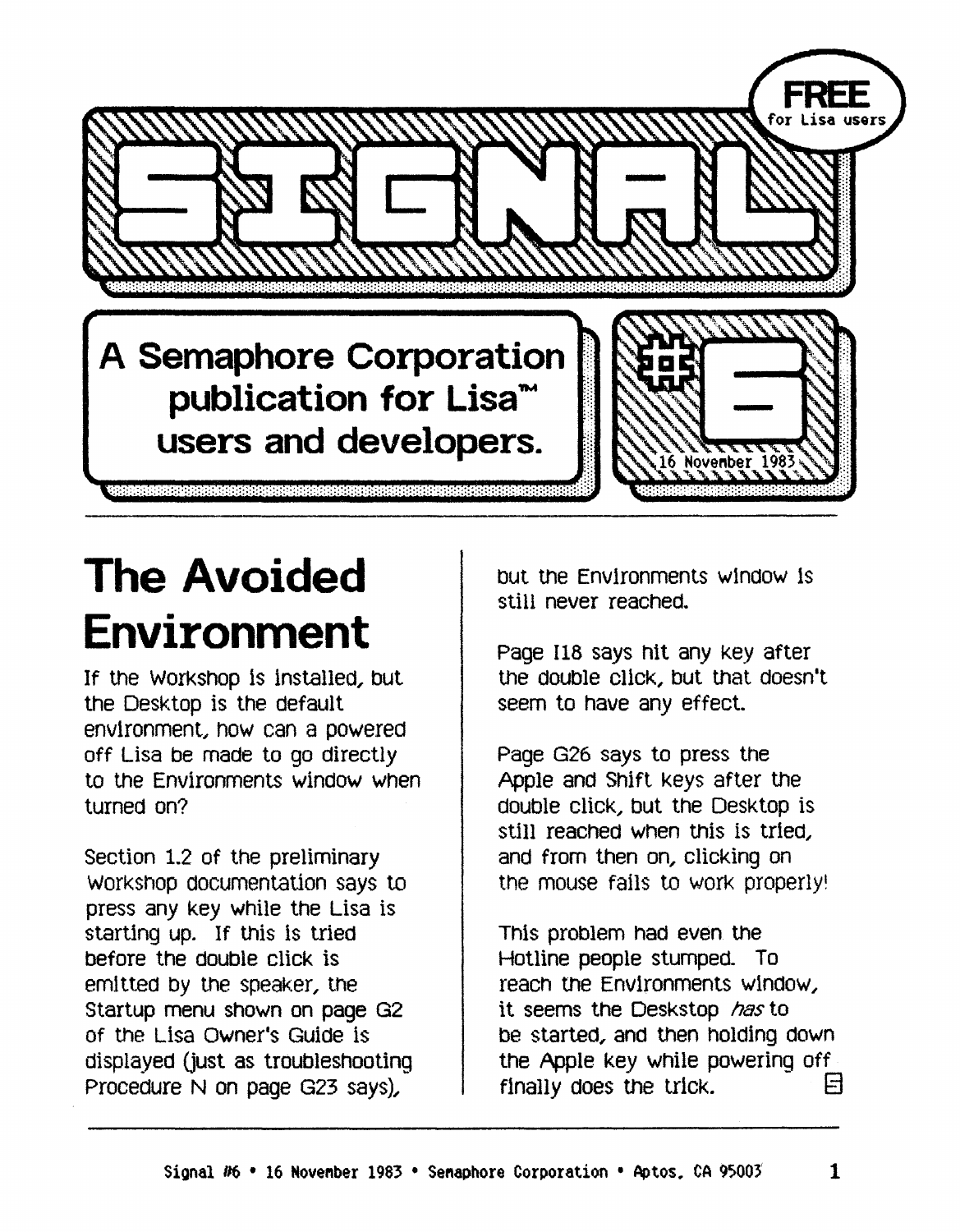

#### **1.4 Release Fixes LisaCalc**

A number of *Signal* readers have mentioned hearing rumors about the unreliability of using the Apple-period combination to abort operations. We were also surprised to see a 1.4 version operating system mentioned in a letter from a dealer discussing his experiences using LisaCalc.

A quick check with the Lisa hotline explained everything: yes, there is a problem with using Apple-period (documents can be damaged), but only in LisaCalc, WhiCh also has a bug that occasionally causes "long" (on the order of one or two hour) saves when putting a document away.

We've learned that users who have been bothered by these two bugs can tum in their LisaCalc master disk, along with their Office system I ana II master disks., and receive a corrected LisaCalc and new Office System (called version 1.4) in exchange.

WOUldn't it be great if Apple follows this eXChange policy for every new release of the Lisa software? E]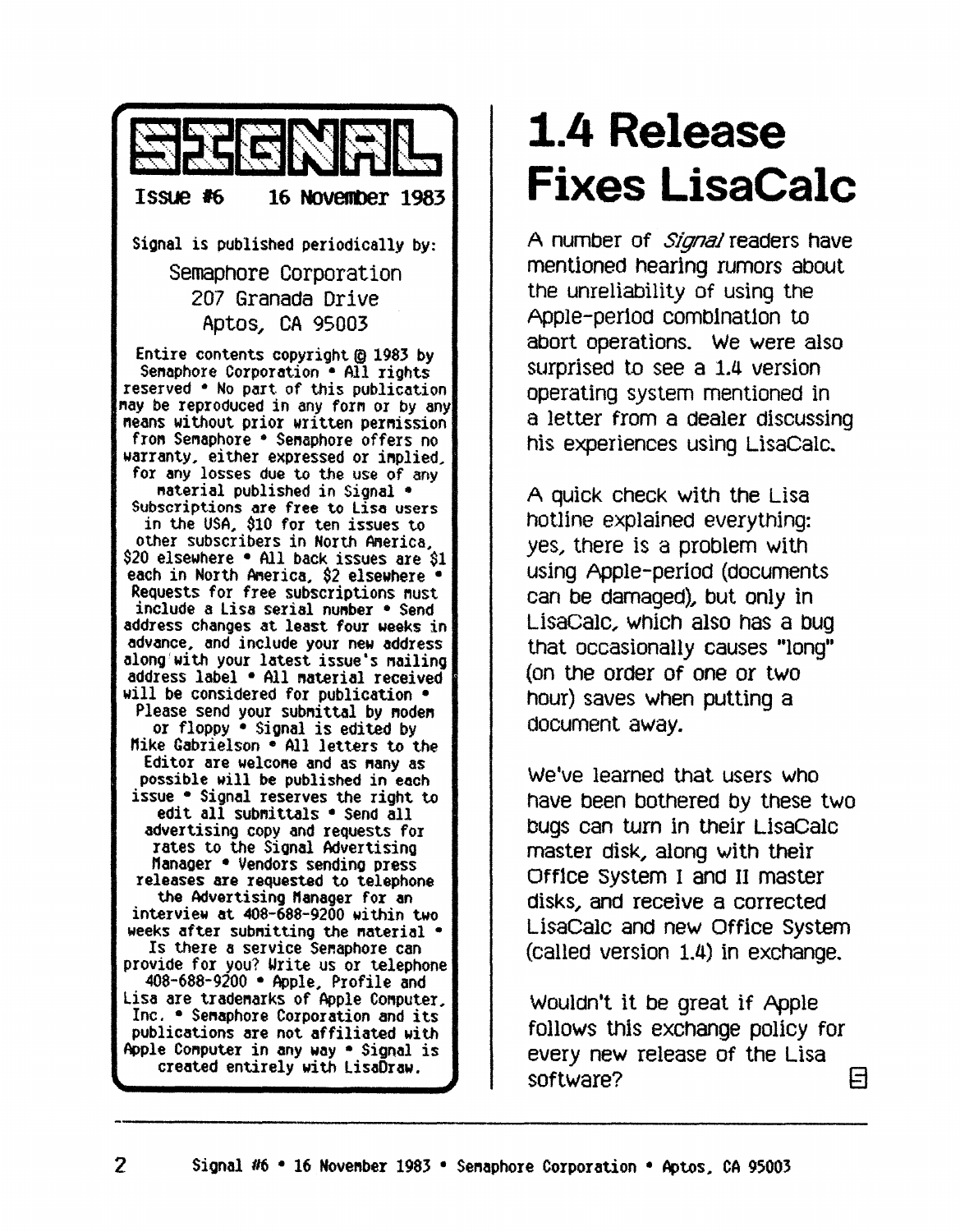# Why Didn't We **Think of That?**

William F. Conde, Jr. of Edina, Minnesota wrote to remind us that using the Shift-Option-0 "privacy feature" (see page C8 of the Owner's Guide) is a nice way to momentarily stop the printer, and is probably a lot more convenient than collaring the mouse with a rubber band, as we explained under Rubber Band Freezes DMP in Signal #5  $\Box$ 

# **A Big Retail Discount**

We opened the pages of a local newspaper's business section this week, to find ads announcing that Quest Computers (with offices in Dallas, Houston, Detroit and San Francisco) is advertising the standard bundled Lisa hardware and software for \$8,490 "with an additional \$1,000 off for the first twenty Lisa buyers!" Outta my way, I'm going to Quest... 日

|  |                                                                                             | I I am a Lisa end user.<br>$\Box$ I am a Lisa software developer.<br>$\Box$ I an a Lisa hardware developer. |  |  |                            |
|--|---------------------------------------------------------------------------------------------|-------------------------------------------------------------------------------------------------------------|--|--|----------------------------|
|  |                                                                                             |                                                                                                             |  |  | $\Box$ I an a Lisa dealer. |
|  |                                                                                             |                                                                                                             |  |  | $\Box$ I an a Lisa OEM.    |
|  | $\textcolor{blue}{\mathsf{Telephone}}$                                                      | The serial number on my Lisa is:                                                                            |  |  |                            |
|  |                                                                                             | $\Box$ I am a Lisa user and my mailing address is in the USA. Please send me Signal                         |  |  |                            |
|  | me the next ten issues of Signal. Enclosed is:<br>S10 US (for subscribers in North America) | I I an not a Lisa user or my mailing address is outside the USA, but please send                            |  |  |                            |
|  |                                                                                             |                                                                                                             |  |  |                            |